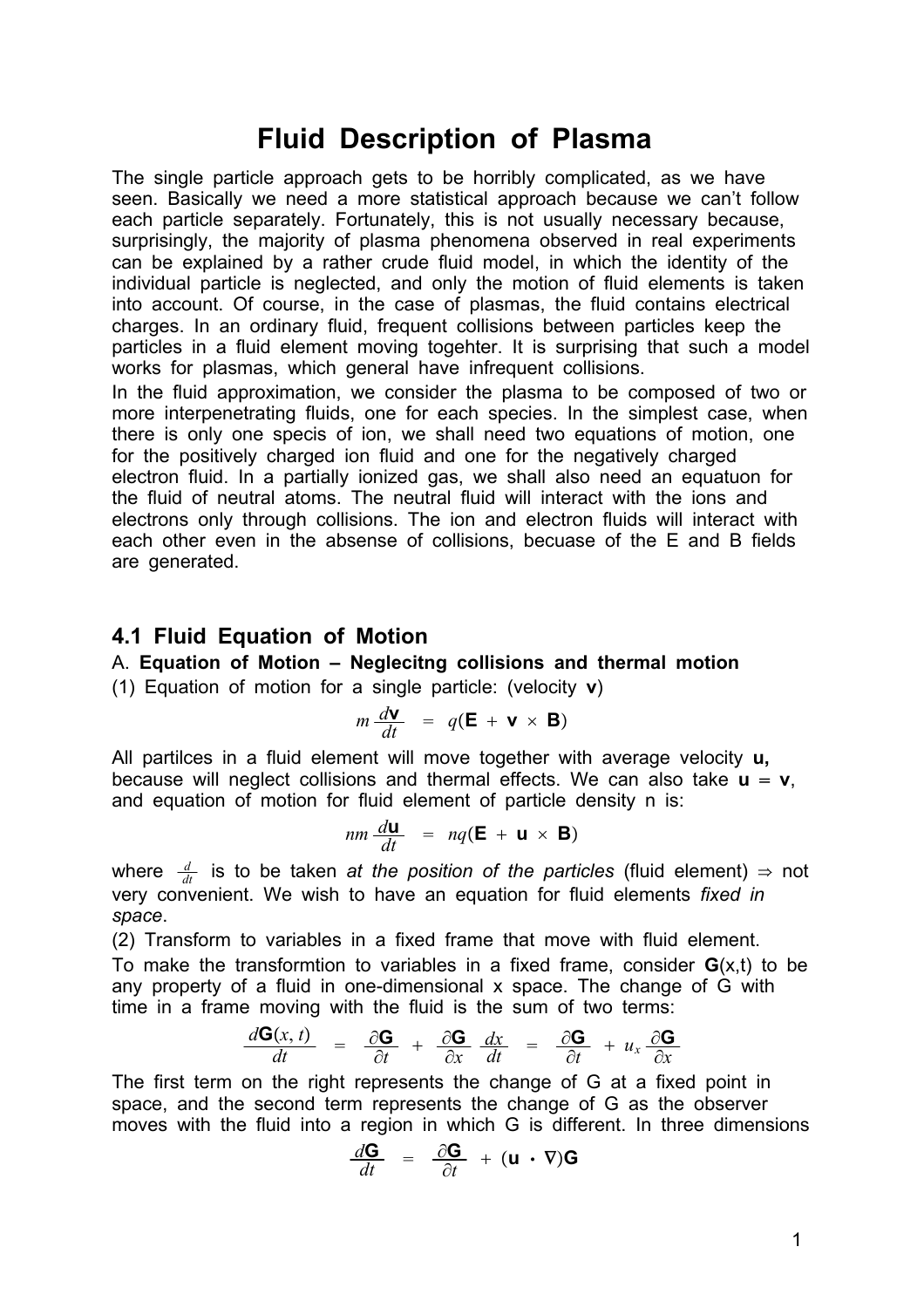This is called the convective derivative. In the case of a plasma, we take **G** to be the fluid velocity **u**,

$$
nm[\frac{\partial \mathbf{u}}{\partial t} + (\mathbf{u} \cdot \nabla)\mathbf{u}] = nq(\mathbf{E} + \mathbf{u} \times \mathbf{B})
$$

#### **B. Equation of Motion – Including Thermal Effects (Pressure Term)**

When thermal motions are taken into accout, a pressure force has to be added to the right-hand side. This force arised from the random motion of particles in and out of a fluid element and does not appear in the equation for a single particle. The random motion of the particles in the fluid element is described as a collective effect.



(1) Consider only the x-component of motion through Faces A and B of the fluid element if the figure, centered at  $(x_0, \frac{1}{2} \Delta y, \frac{1}{2} \Delta z)$ .

The number of particles per second passing through the face A with velocity  $v<sub>x</sub>$  is

 $\Delta n_v v_x \Delta y \Delta z$ 

where  $\Delta n_v$  is the number of particles per m<sup>3</sup> with velocity  $v_x$ :

$$
\Delta n_v = \Delta v_x \iint f(v_x, v_y, v_z) dv_y dv_z
$$

f is the "distribution function" of particles in velocity space at a particular spatial location.

Each particle carries a momentum  $mv_x$ . The momentum  $P_{A^+}$  carried into the element at  $x_0$  the through A (The momentum through face A, from particles with  $v_x > 0$ , in the fluid elelment centered at  $(x_0 - \Delta x, \frac{1}{2} \Delta y, \frac{1}{2} \Delta z)$  is then

$$
P_{A^{+}} = m\Delta y \Delta z \int_{0}^{\infty} v_{x}^{2} f dv_{x} \int_{-\infty}^{\infty} dv_{y} dv_{z}
$$

For a properly normalized f we have

$$
n = \iiint\limits_{-\infty}^{\infty} f dv_x dv_y dv_z
$$

And we can also define the average  $\langle v_x^2 \rangle$  as: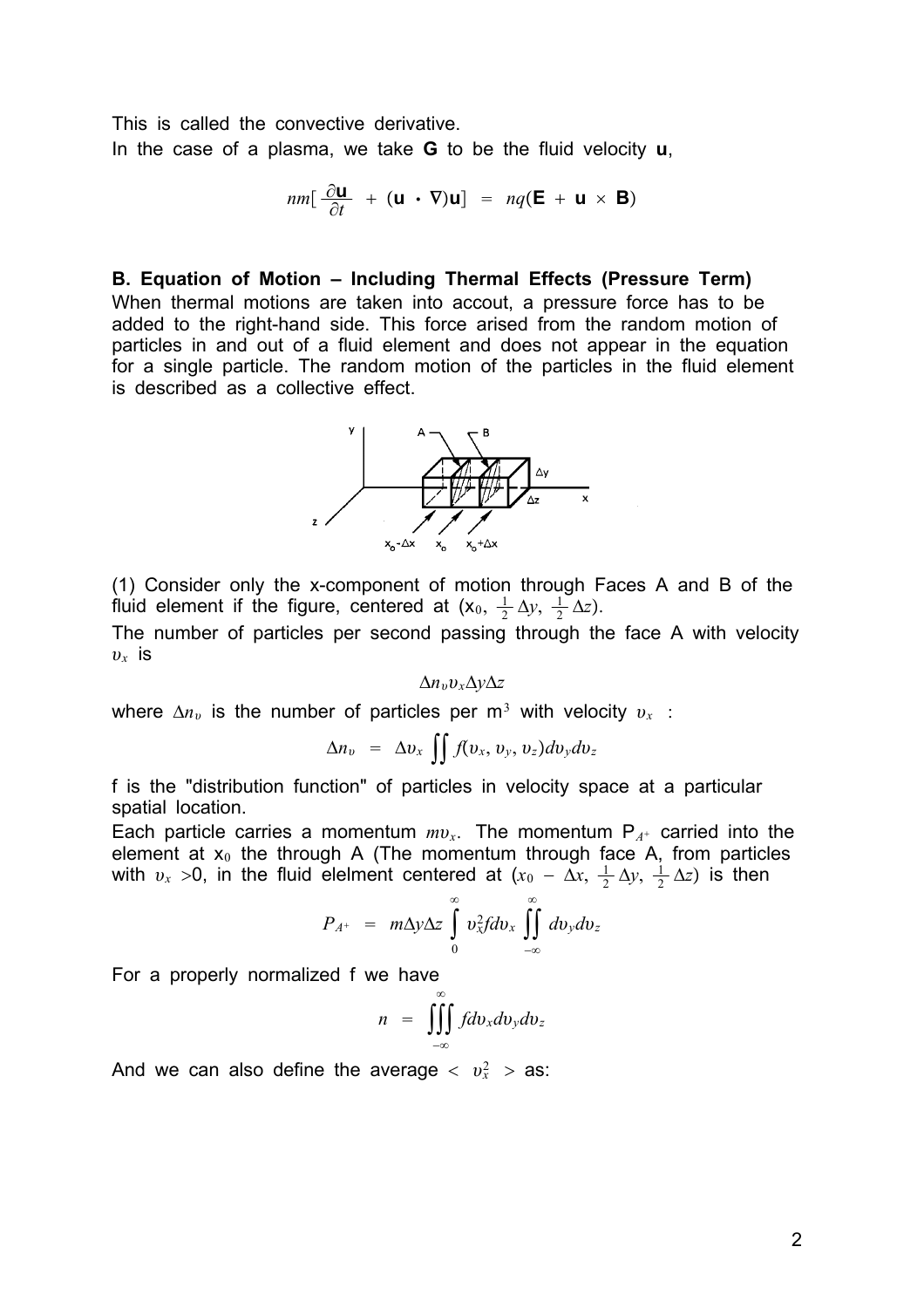$$
\langle v_x^2 \rangle = \frac{\int_{-\infty}^{\infty} v_x^2 dv_x \int_{-\infty}^{\infty} dv_y dv_z}{\int_{-\infty}^{\infty} f dv_x dv_y dv_z}
$$

(2) Then  $P_{A^+}$  can be written as

$$
P_{A^+} = m\Delta y \Delta z \frac{1}{2} \begin{bmatrix} n < & v_x^2 > \end{bmatrix}_{x_0 - \Delta x}
$$

The factor  $\frac{1}{2}$  comes from the fact that only half the particles in the cube at  $x_0 - \Delta x$  are going toward face A. Similarly, the momentum carried out through face B is

$$
P_{B^+} = m\Delta y \Delta z \frac{1}{2} [n \ < \ v_x^2 \ > ]_{x_0}
$$

(3) The net gain in momentum for particles with

$$
P_{A^{+}} - P_{B^{+}} = m\Delta y \Delta z \frac{1}{2} [(n < v_{x}^{2} >)_{x_{0}-\Delta x} - (n < v_{x}^{2} >)_{x_{0}}]
$$
  
=  $\frac{1}{2} m\Delta y \Delta z (-\Delta x) \frac{\partial}{\partial x} (n < v_{x}^{2} >)$ 

This result will be just doubled by the contribution of left-moving particles, since they carry negative x momentum and also move in the opposite direction relative to the gradient of  $n < v_x^2 >$ . The total change of momentum of the fluid element at  $x_0$  is therefore

$$
\frac{\partial}{\partial t} (nmu_x) \Delta x \Delta y \Delta z = -m \frac{\partial}{\partial x} (n < v_x^2) \Delta x \Delta y \Delta z
$$

(4) Let the velocity  $v_r$  of a particle be decomposed into two parts,

 $v_x = u_x + v_{xr}, u_x = \langle v_x \rangle$ 

 $u_x$ : x-component of fluid velocity

*v<sub>xr</sub>*: x-component of random thermal motion.

For a one-dimensional Maxwellian distribution, we have  $\frac{1}{2}m < v_{xx}^2 \geq \frac{1}{2}kT$ 

$$
\langle v_x^2 \rangle = u_x^2 + kT/m
$$
  

$$
\frac{\partial}{\partial t} (mmu_x) = -m \frac{\partial}{\partial x} [(u_x^2 + kT/m)n]
$$

Re-grouping terms yield:

$$
mn\left(\frac{\partial}{\partial t}u_x + u_x\frac{\partial}{\partial x}u_x\right) + mu_x\left(\frac{\partial}{\partial t}n + \frac{\partial}{\partial x}nu_x\right) = -\frac{\partial}{\partial x}(nkT)
$$
  
But  $\frac{\partial}{\partial t}n + \frac{\partial}{\partial x}nu_x = 0$ , from Continuity Equation (see section 4.2)

$$
mn\left(\frac{\partial}{\partial t}u_x + u_x \frac{\partial}{\partial x}u_x\right) = \frac{\partial}{\partial x}p, \quad p = nkT = \text{pressure}
$$

(5) This is the usual pressure-gradient force. Adding the electromagnetic forces and generalizing to three dimensions, we have the fluid equation:

$$
nm[\frac{\partial \mathbf{u}}{\partial t} + (\mathbf{u} \cdot \nabla)\mathbf{u}] = nq(\mathbf{E} + \mathbf{u} \times \mathbf{B}) - \nabla p
$$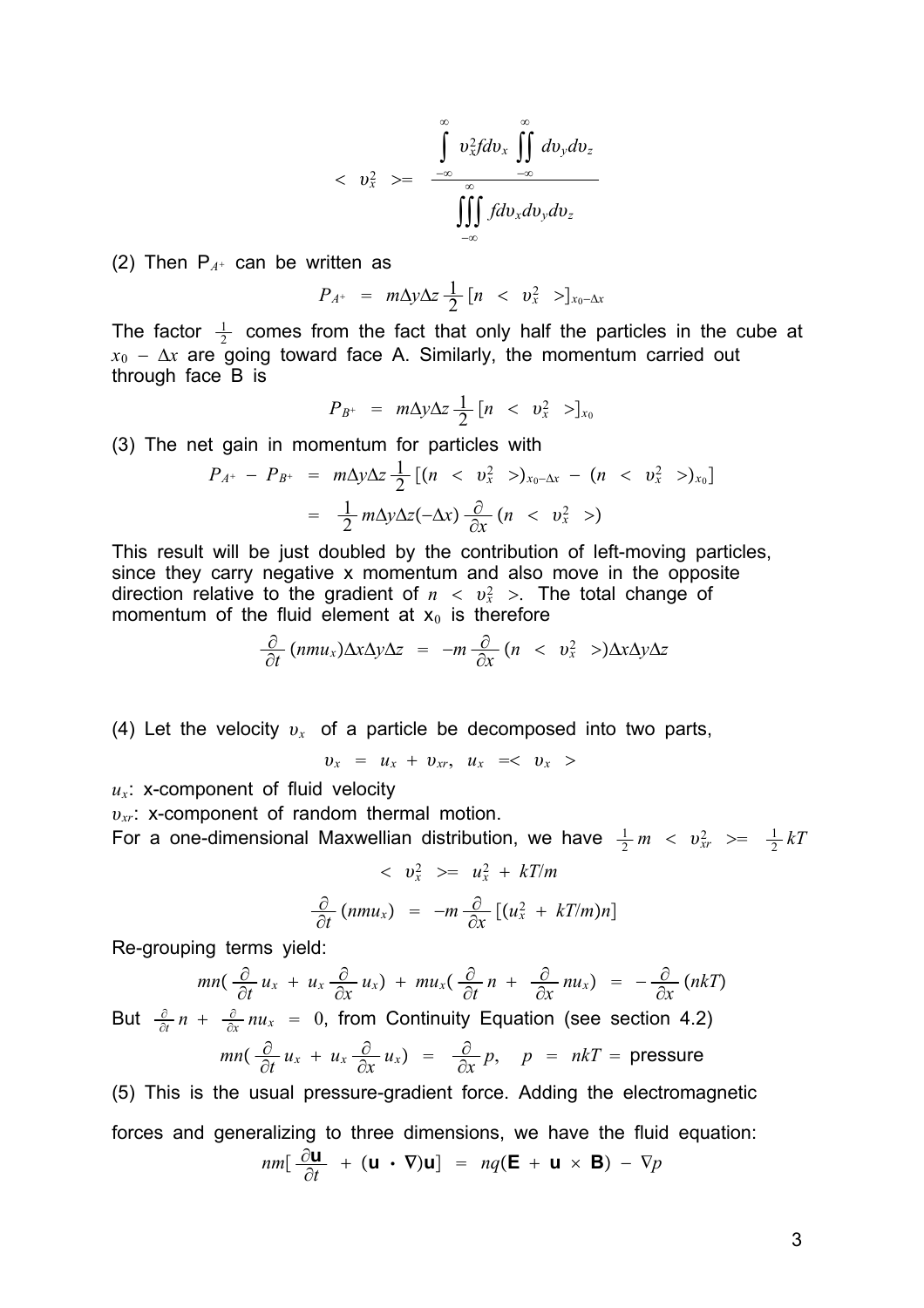(6) What we have derived is only a special case: the transfer of x momentum by motion in the x direction; and we have assumed that the fluid is isotropic, so that the same result holds in the y and z directions. But it is possible to transfer y momentum by motion in the x direction. Suppose that the y-velocities of particles at  $x_0 - \Delta x$  and  $x_0 + \Delta x$  were a maximum, and that  $v_y = 0$  at  $x_0$ . Then particles passing through Faces A and B would bring more Y-momentum into the fluid element at  $x<sub>0</sub>$  than they take out. This would give rise to a shear stress on the fluid element at  $x<sub>0</sub>$ , which must be described in general by a stress tensor,  $\overleftrightarrow{P}$ , whose components  $P_{ij} = mn\overline{v_i v_j}$ specify both the direction of motion and the component of momentum involved. In the general case, the term  $-\nabla p$  is repalced by  $-\nabla \cdot \overleftrightarrow{P}$ . The off-diagonal elements of  $\overleftrightarrow{P}$  are usually associated with viscosity.

### **C. Equation of Motion – Including Collisions.**

If a neutral gas is present, the charged fluid can exchange momentum with it through collisions. The momentum lost per collision will be proportional to the relative velocity **u** - **u**<sub>0</sub>, where **u**<sub>0</sub> is the velocity of the neutral fluid. If  $\tau$ , the mean free time between collisions, is approximately constant, the resulting force term can be roughly written as  $-mn(u - u_0)/\tau$ . Then the fluid equation of motion including neutral collisions and thermal effects is:

$$
nm[\frac{\partial \mathbf{u}}{\partial t} + (\mathbf{u} \cdot \nabla) \mathbf{u}] = nq(\mathbf{E} + \mathbf{u} \times \mathbf{B}) - \nabla \cdot \overleftrightarrow{\mathbf{P}} - \frac{mn(\mathbf{u} - \mathbf{u}_0)}{\tau}
$$

Notes:

(a) In the derivation, we did actually assume implicitly that there were collisions when we took the velocity distribution to be Maxwellian. Such a distribution generally comes about as the result of frequent collisions. However, this assumption was used only to take the averages of  $v_{xr}^2$ . Any other distribution with the same average would give us the same answer. The fluid theory, therefore, is not very sensitive to devviations from the Maxwellian distribution, although there are instances in which these deviations are important.

(b) Another reason the fluid model works for plasmas is that the magnetic field, when there is one, can play the role of collisons in a certain sense.

## **4.2 Fluid Equation of Continuity**

Conservation of matter requires that the number of particles N in a volume V, can only change if there is net particle flux across the surface S bounding that volume,

 $\frac{\partial N}{\partial t}$  = change in particle number

 $n**u** =$  particle flux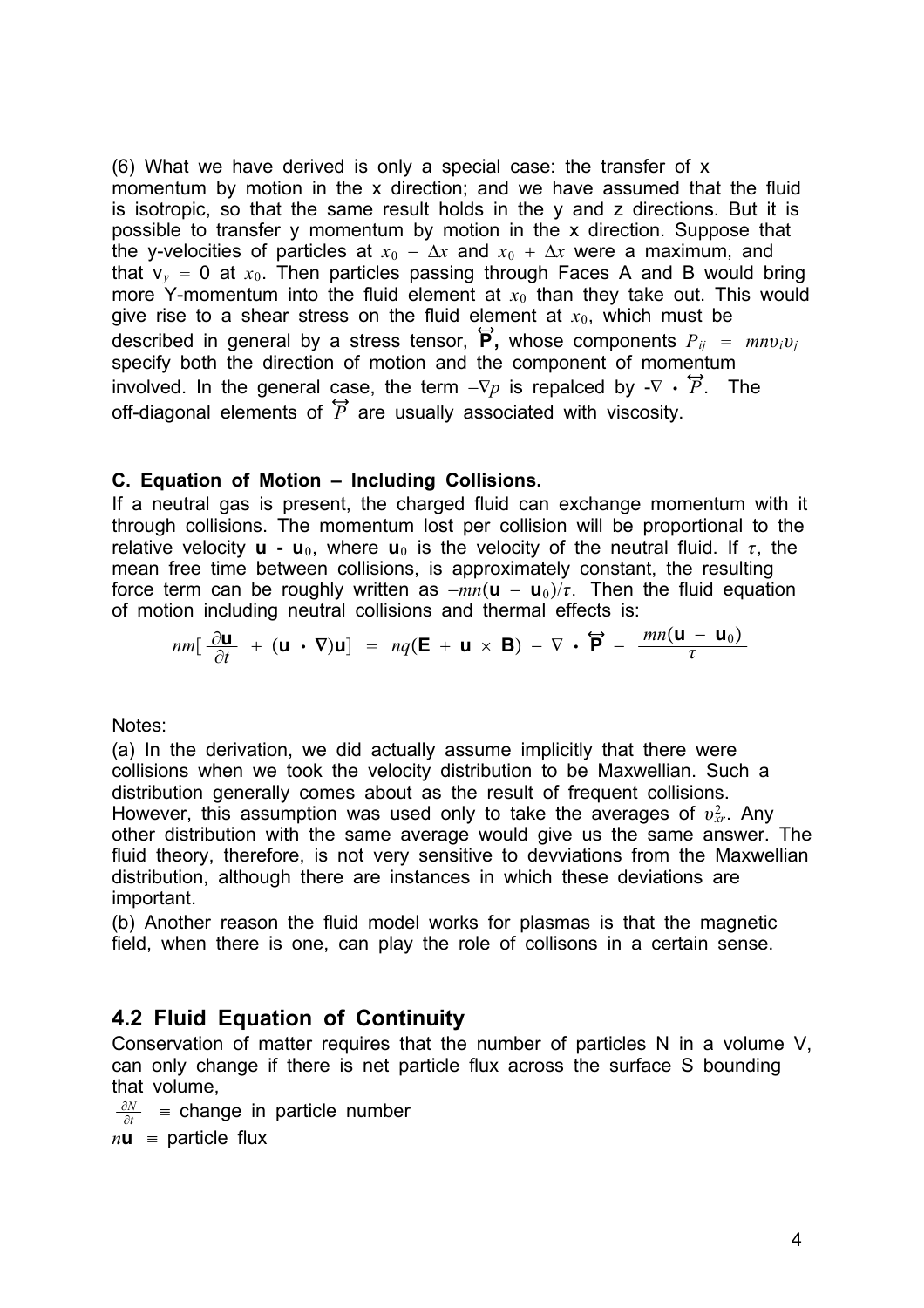$$
\frac{\partial N}{\partial t} = \frac{\partial}{\partial t} \int\limits_V ndV = -\int\limits_S n \mathbf{u} \cdot d\mathbf{A} = -\int\limits_V \nabla \cdot (n \mathbf{u}) dV \quad \text{(by divergence theorem)}
$$

Since this must hold for any volume V, the integrands must be equal:

$$
\frac{\partial}{\partial t} n + \nabla \cdot (n\mathbf{u}) = 0
$$
 equation of continuity

### **4.3 Fluid Equation of State**

One more relation is needed to close the system of equations. For this, we can use the thermodynamic equation of state relating p to n:

$$
p = C \rho^{\gamma}
$$

Where C is a constant and  $\gamma$  is the ratio of specfic heats  $C_p/C_v$ .

$$
\nabla p = C\gamma \rho^{\gamma - 1} \nabla \rho = \gamma p/\rho \nabla \rho \Rightarrow \frac{\nabla p}{p} = \gamma \frac{\nabla n}{n} \quad (\rho = mn)
$$

(1) For isothermal compression: $\nabla p = kT\nabla n \Rightarrow \gamma = 1$ 

(2)Adiabatic compression (T also changes)

$$
\frac{\nabla n}{n} + \frac{\nabla T}{T} = \gamma \frac{\nabla n}{n} \Rightarrow \frac{\nabla T}{T} = (\gamma - 1) \frac{\nabla n}{n}
$$

(3)More general (adiabatic),  $\gamma = (2 + N)/N$ ,

where N is the number of degrees of freedom, it is valid for negligible heat flow.

### **4.4. Summary of Two-Fluid Equations:**

For simplicity, let the plasma have only two species: ions and electrons; extension to more species is trival.

Species j (j=electrons, ions)

Plasma Response

**1.** Continuity:

$$
\frac{\partial n_j}{\partial t} + \nabla \cdot (n_j \mathbf{v}_j) = 0
$$

**2.** Momentum:

$$
m_j n_j \left[ \frac{\partial \mathbf{v}_j}{\partial t} + (\mathbf{v}_j \cdot \nabla) \mathbf{v}_j \right] = n_j q_j (\mathbf{E} + \mathbf{v}_j \times \mathbf{B}) - \nabla p_j - \overline{v_{jk}} n_j m_j (\mathbf{v}_j - \mathbf{v}_k)
$$

**3.** Energy/Equation of State:

$$
p_j n_j^{-\gamma} = const.
$$

Maxwell's Equations

$$
\nabla \cdot \mathbf{B} = 0 \qquad \nabla \cdot \mathbf{E} = \rho/\epsilon_0
$$
  

$$
\nabla \times \mathbf{B} = \mu_0 \mathbf{j} + \frac{1}{c^2} \frac{\partial \mathbf{E}}{\partial t} \qquad \nabla \times \mathbf{E} = -\frac{\partial \mathbf{B}}{\partial t}
$$

with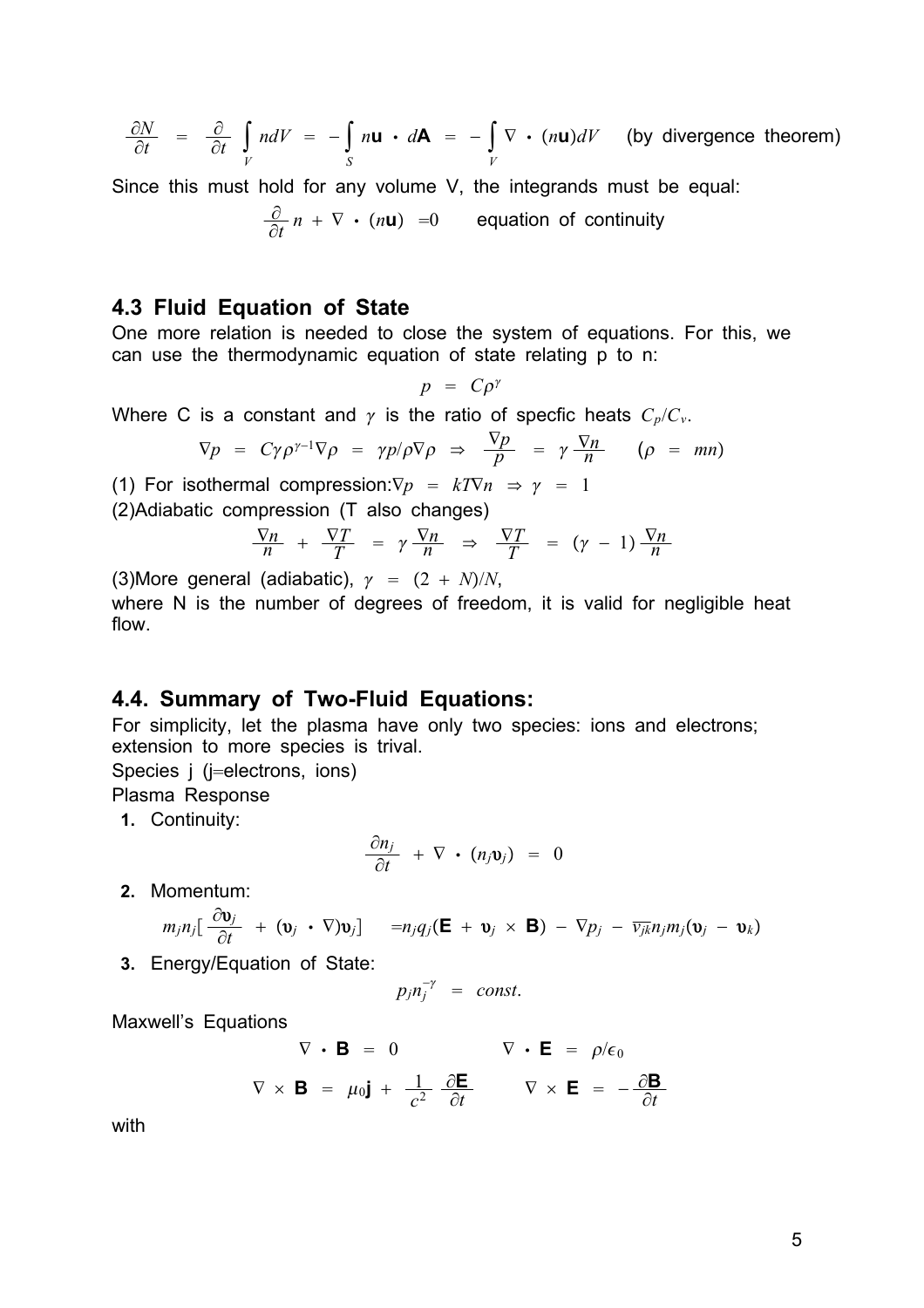|                              |                                                                                                                                                 | $\rho = q_e n_e + q_i n_i = e(-n_e + Z n_i)$ |                            |
|------------------------------|-------------------------------------------------------------------------------------------------------------------------------------------------|----------------------------------------------|----------------------------|
|                              | $\mathbf{j} = q_e n_e \mathbf{v}_e + q_i n_i \mathbf{v}_i = e(-n_e \mathbf{v}_e + Z n_i \mathbf{v}_i)$<br>$= -e n_e (v_e - v_i)$ (quasineutral) |                                              |                            |
|                              |                                                                                                                                                 |                                              |                            |
| Accounting                   |                                                                                                                                                 |                                              |                            |
| <b>Unknows</b>               | Equations                                                                                                                                       |                                              |                            |
| $n_{e}$ , $n$                | 2                                                                                                                                               | Continity e,i                                | $\overline{\phantom{0}}$ 2 |
| $\mathbf{v}_e, \mathbf{v}_i$ | 6                                                                                                                                               | Momentum e,i 6                               |                            |
| $p_{e}p_i$                   | 2                                                                                                                                               | State e.i                                    | 2                          |
| E, B                         | 6                                                                                                                                               | Maxwell                                      | 8                          |
|                              |                                                                                                                                                 |                                              |                            |
|                              | 16                                                                                                                                              |                                              | 18                         |

But 2 of Maxwell ( $\nabla \cdot$  equs) are redundant because can be deduced from others: e.g.

 $\nabla \cdot (\nabla \times \mathbf{E}) = 0 = \frac{\partial}{\partial t} (\nabla \cdot \mathbf{B})$ 

and

$$
\nabla \cdot (\nabla \times \mathbf{B}) = 0 = \mu_0 \nabla \cdot \mathbf{j} + \frac{1}{c^2} \frac{\partial (\nabla \cdot \mathbf{E})}{\partial t}
$$

so 16 equs for 16 unknowns.

Equations still very difficult and complicated mostly because it is Nonlinear. In some cases can get a tractable problem by 'linearizing'. That means, take some known equilibrium solution and suppose the deriation (pertubation) from it is small so we can retain only the 1st linear terms and not the others.

### **4.5 One-fluid (Magnetohydrodynamic or MHD) Equations**

Reduction of Fluid Approach to the Single Fluid Equations

So far we have been using fluid equations which apply to electrons and ions separately. These are called 'two fluid' equations because we always have to keep track of both fluids separately.

A further simplification is possible and useful sometimes by combining the electron and ion equations together to obtain equations governing the plasma viewed as a 'single fluid'. The MHD model is applicable only when charge separation is negligible. The condition for it is that the length scales should be larger than the Debye length and the time scales larger than the inverse of plasma frequency. When we consider non-relativistic and slowly varying motions of plasmas under the action of mechanical and magnetic forces, the MHD model is the appropriate model to apply. We should keep in mind that the main limitation of the MHD model is that it cannot be applied to high-frequency phenomena which may involve charge separation (plasma oscillations or electromagnetic waves in plasmas).

Recall 2-fluid equations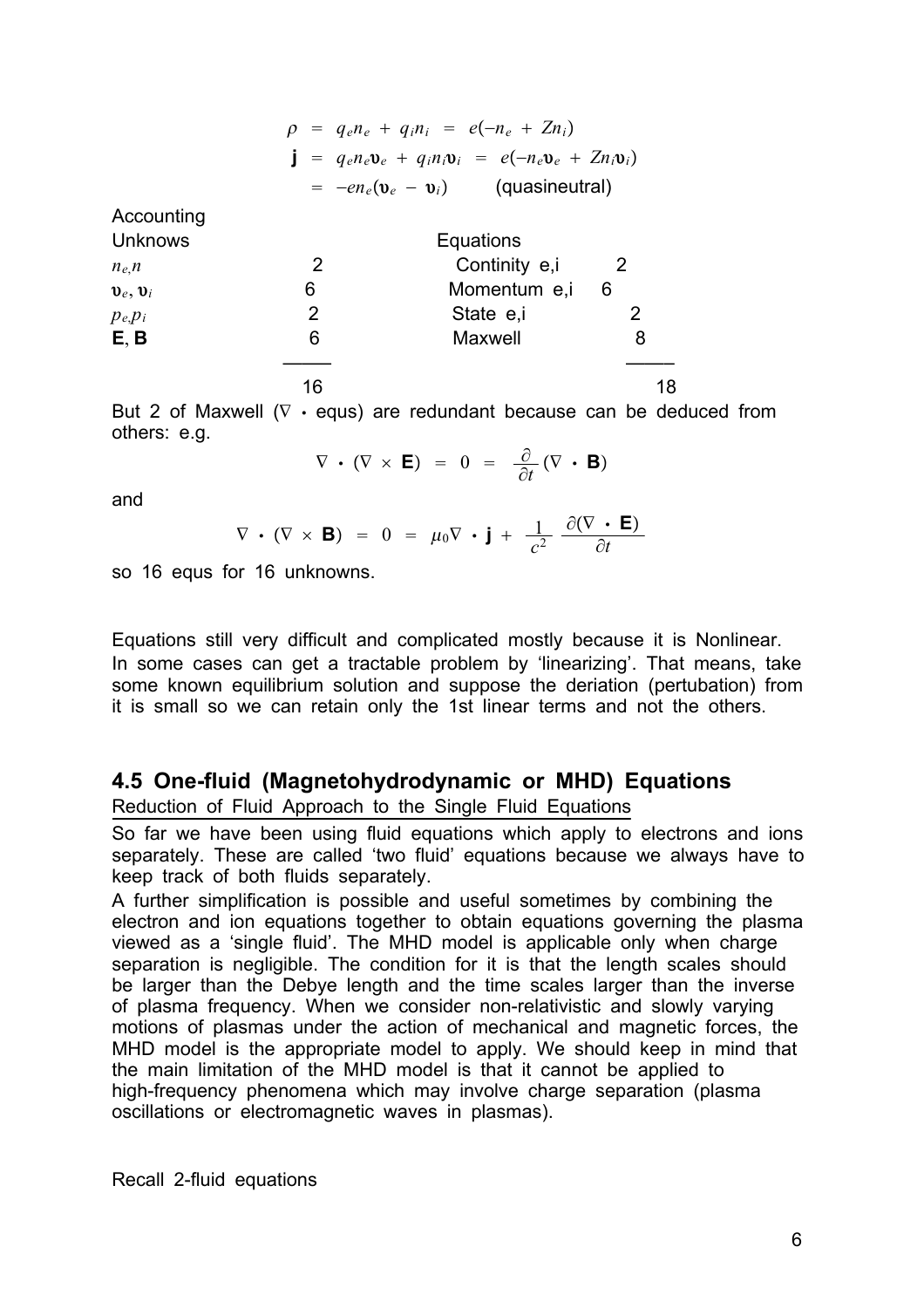Continuity (C*j*)

$$
\frac{\partial n_j}{\partial t} + \nabla \cdot (n_j \mathbf{v}_j) = 0
$$

Momentum (M*j*)

$$
m_j n_j \left[ \frac{\partial \mathbf{v}_j}{\partial t} + (\mathbf{v}_j \cdot \nabla) \mathbf{v}_j \right] = n_j q_j (\mathbf{E} + \mathbf{v}_j \times \mathbf{B}) - \nabla p_j + \mathbf{F}_{jk}
$$
  
where  $\mathbf{F}_{jk} = -\overline{v_{jk}} n_j m_j (\mathbf{v}_j - \mathbf{v}_k)$ 

Now we rearrange these 4 equations ( $2 \times 2$  species) by adding and subtracting appropriately to get new equations governing the new variables: Mass density:

$$
\rho_m = n_e m_e + n_i m_i
$$

C of M velocity:

 $V = (n_e m_e v_e + n_i m_i v_i)/\rho_m$ 

Charge density:

$$
\rho_q = q_e n_e + q_i n_i
$$

Electric Current density

 $\mathbf{j} = q_e n_e \mathbf{v}_e + q_i n_i \mathbf{v}_i = q_e n_e (\mathbf{v}_e - \mathbf{v}_i)$ 

Total Pressure

$$
p = p_e + p_i
$$

1st equation: take  $m_e \times C_e + m_i \times C_i \rightarrow$ 

$$
\frac{\partial \rho_m}{\partial t} + \nabla \cdot (\rho_m \mathbf{V}) = 0
$$
 Mass Conservation

2nd take  $q_e \times C_e + q_i \times C_i$ 

$$
\frac{\partial \rho_q}{\partial t} + \nabla \cdot \mathbf{j} = 0
$$
 Change Conservation

3rd take  $M_e + M_i$  This is a bit more difficult. RHS becomes:

$$
\sum n_j q_j (\mathbf{E} + \mathbf{v}_j \times \mathbf{B}) - \nabla p_j + \mathbf{F}_{jk} = \rho_q \mathbf{E} + \mathbf{j} \times \mathbf{B} - \nabla (p_e + p_i)
$$

(we use the fact that  $\mathbf{F}_{ei} = -\mathbf{F}_{ie}$  so no net friction). L.H.S. is

$$
\sum_j m_j n_j (\frac{\partial}{\partial t} + \mathbf{v}_j \cdot \nabla) v_j
$$

The difficulty here is that the convective term is no-linear and so does not easily lend itself to reexpression in terms of the new variables. But note that since  $m_e \ll m_i$  the contribution from electron momentum is usually much less than that from ions. So we ignore it in this equation. To the same degree of approimation  $V \approx v_i$ : The CM velocity is the ion velocity. Thus for the LHS of this momentum equation we take

$$
\sum_j m_j n_j (\frac{\partial}{\partial t} + \mathbf{v}_j \cdot \nabla) v_j \simeq \rho_m (\frac{\partial}{\partial t} + \mathbf{V} \cdot \nabla) \mathbf{V}
$$

so: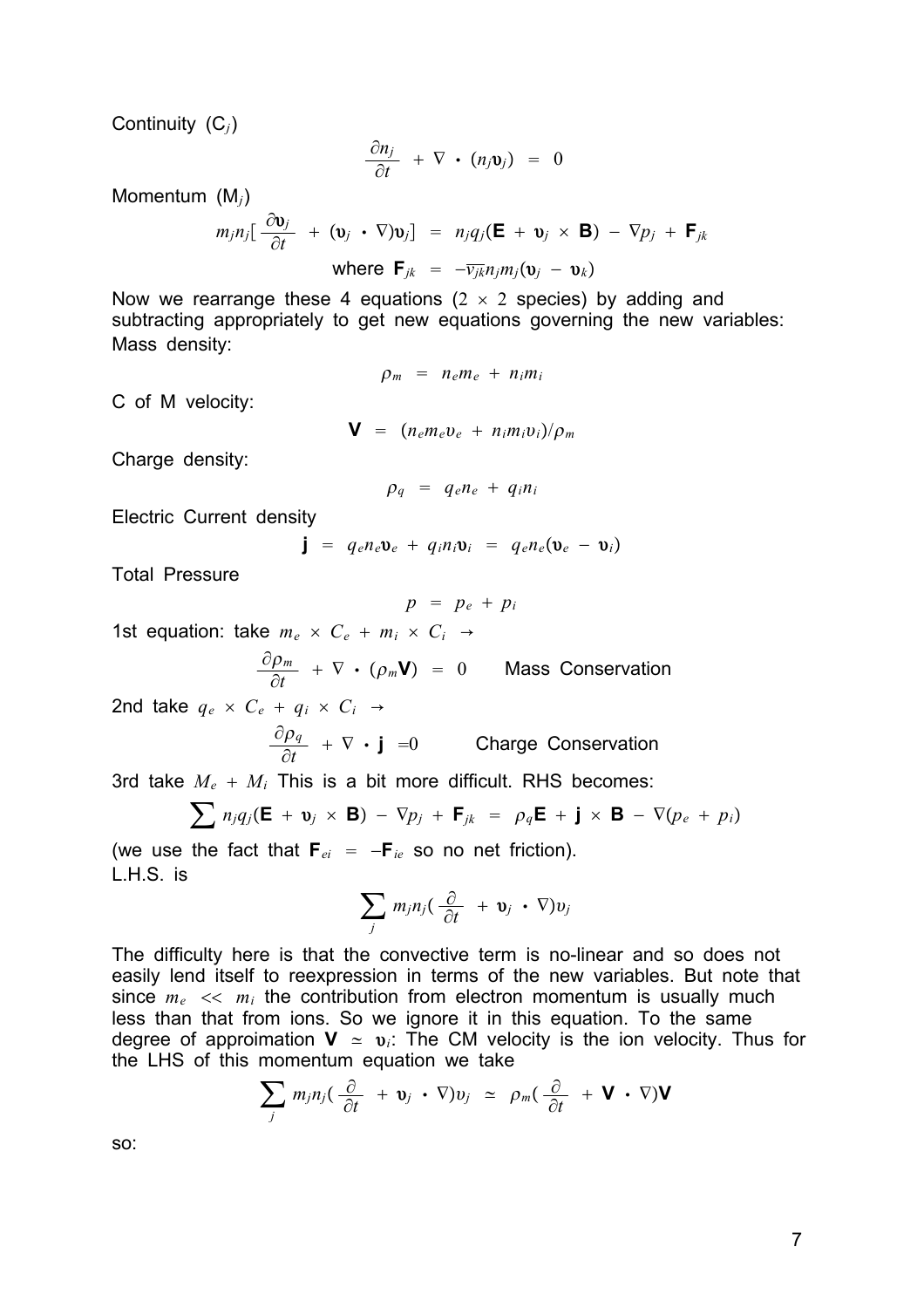$$
\rho_m(\frac{\partial}{\partial t} + \mathbf{V} \cdot \nabla)\mathbf{V} = \rho_q \mathbf{E} + \mathbf{j} \times \mathbf{B} - \nabla p
$$

Finally we take  $\frac{q_e}{m_e}M_e + \frac{q_i}{m_i}M_i$  to get:

$$
\sum_j n_j q_j \left[ \frac{\partial}{\partial t} + \mathbf{v}_j \cdot \nabla \right] \mathbf{v}_j = \sum_j \left\{ \frac{n_j q_j^2}{m_j} \left( \mathbf{E} + \mathbf{v}_j \times \mathbf{B} \right) - \frac{q_j}{m_j} \nabla p_j + \frac{q_j}{m_j} \mathbf{F}_{jk} \right\}
$$

Again several difficulties arise which it is not very profitable to deal with rigorously. Observe that the LHS can be written (using quasineutrality) as  $\rho_m \frac{\partial}{\partial t} (j/\rho_m)$  (ignoring  $m_e/m_i$  term) provided we discard the term in  $(v \cdot \nabla)v$ . (Think of this as a linearization of this equation) [The  $(\mathbf{v} \cdot \nabla) \mathbf{v}$  convective term is a term which is not satisfactorily dealt with in the single fluid equations.]

In the R.H.S. we use quasineutrality again to write

$$
\sum_{j} \frac{n_j q_j^2}{m_j} \mathbf{E} = n_e^2 q_e^2 \left( \frac{1}{n_e m_e} + \frac{1}{n_i m_i} \right) \mathbf{E} = n_e^2 q_e^2 \frac{m_i n_i + m_e n_e}{n_e m_e n_i m_i} \mathbf{E}
$$
  
\n
$$
= -\frac{q_e q_i}{m_e m_i} \rho_m \mathbf{E}
$$
  
\n
$$
\sum_{j} \frac{n_j q_j^2}{m_j} \mathbf{v}_j = \frac{n_e q_e^2}{m_e} \mathbf{v}_e + \frac{n_i q_i^2}{m_i} \mathbf{v}_i \qquad [n_i q_i = -n_e q_e]
$$
  
\n
$$
= \frac{q_e q_i}{m_e m_i} \left\{ \frac{n_e q_e m_i}{q_i} \mathbf{v}_e + \frac{n_i q_i m_e}{q_e} \mathbf{v}_i \right\}
$$
  
\n
$$
= -\frac{q_e q_i}{m_e m_i} \left\{ n_i m_i \mathbf{v}_e + n_i m_i \mathbf{v}_i - \frac{q_e q_i}{q_i} + \frac{m_e}{q_e} \right\} \left\{ q_e n_e \mathbf{v}_e + q_i n_i \mathbf{v}_i \right\}
$$
  
\n
$$
= -\frac{q_e q_i}{m_e m_i} \left\{ p_m \mathbf{V} - \left( \frac{m_i}{q_i} + \frac{m_e}{q_e} \right) \mathbf{j} \right\}
$$

Also, remembering,

$$
\mathbf{F}_{ei} = -\overline{v_{ei}} n_e m_e (\mathbf{v}_e - \mathbf{v}_i) = -\mathbf{F}_{ie}
$$
\n
$$
\sum_j \frac{q_j}{m_j} \mathbf{F}_{jk} = -\overline{v_{ei}} (n_e q_e - n_e q_i \frac{m_e}{m_i}) (\mathbf{v}_e - \mathbf{v}_i)
$$
\n
$$
= -\overline{v_{ei}} (1 - \frac{q_e m_e}{q_i m_i}) \mathbf{j}
$$

So we get

$$
\rho_m \frac{\partial}{\partial t} \left( \frac{\mathbf{j}}{\rho_m} \right) = \frac{q_e q_i}{m_e m_i} \left[ \rho_m \mathbf{E} + \{ \rho_m \mathbf{V} - \left( \frac{m_i}{q_i} + \frac{m_e}{q_e} \right) \mathbf{j} \} \times \mathbf{B} \n- \frac{q_e}{m_e} \nabla p_e - \frac{q_i}{m_i} \nabla p_i - \left( 1 - \frac{q_e m_e}{q_i m_i} \right) \overline{v_{ei}} \mathbf{j}
$$

Regroup after multiplying by  $\frac{m_e m_i}{q_e q_i \rho_m}$ :

$$
\mathbf{E} + \mathbf{V} \times \mathbf{B} = -\frac{m_e m_i}{q_e q_i} \frac{\partial}{\partial t} \left( \frac{\mathbf{j}}{\rho_m} \right) + \frac{1}{\rho_m} \left( \frac{m_i}{q_i} + \frac{m_e}{q_e} \right) \mathbf{j} \times \mathbf{B}
$$

$$
- \left( \frac{q_e}{m_e} \nabla p_e + \frac{q_i}{m_i} \nabla p_i \right) \frac{m_e m_i}{q_e q_i \rho_m}
$$

$$
- \left( 1 - \frac{q_e m_e}{q_i m_i} \right) \frac{m_e m_i}{q_e q_i \rho_m} \overline{v_{ei}} \mathbf{j}
$$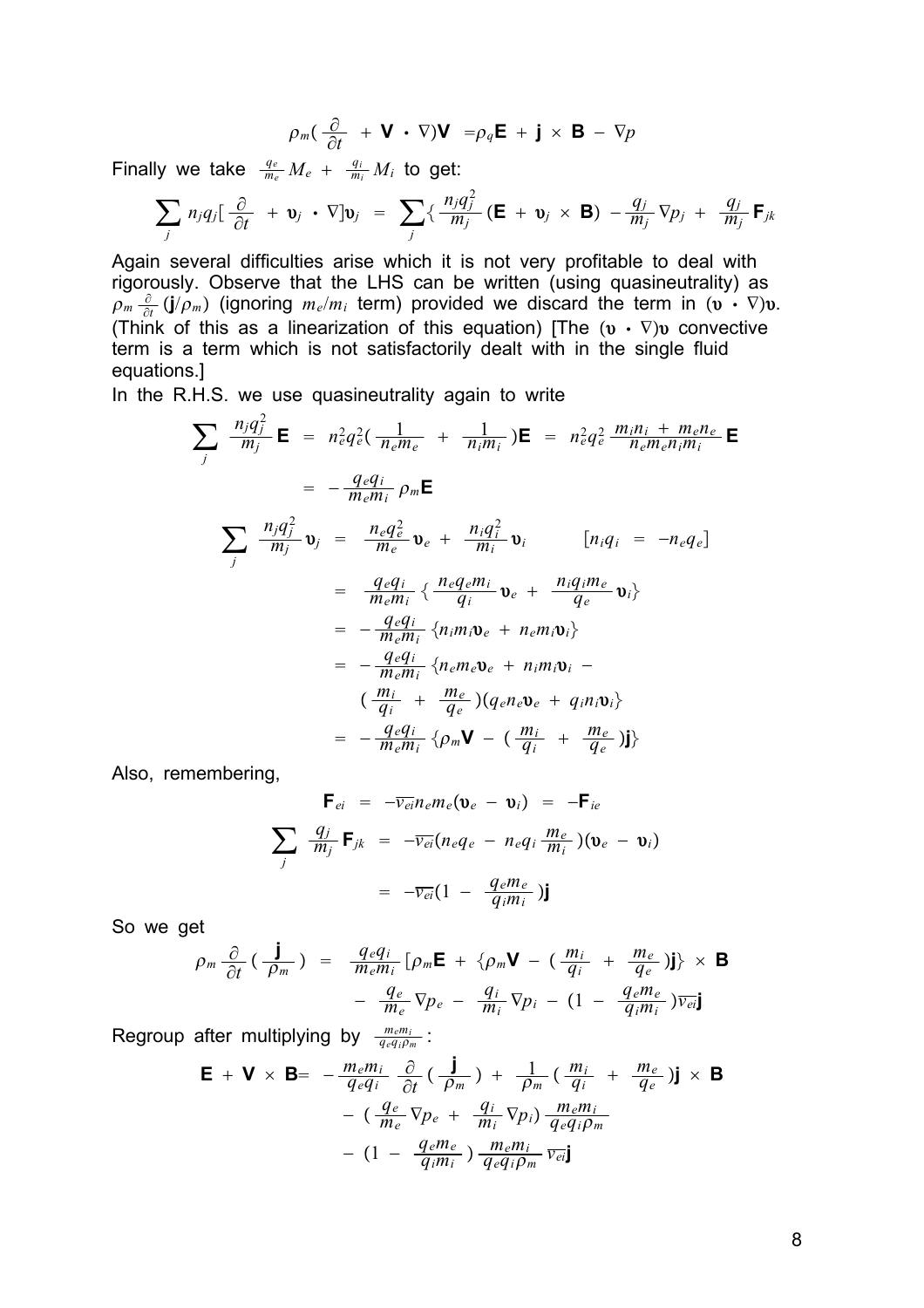Notice that this is an equation relating the Electric field in the frame moving with the fluid (L.H.S) to things depending on current, J. i.e. this is a generalised form of Ohm's Law.

One essentially never deals with this full generalised Ohm's law. Make some approximations recognizing the physical significance of the various R.H. S. terms.

*memi*  $\frac{n_e m_i}{q_e q_i}$   $\frac{\partial}{\partial t}$  ( $\frac{\dot{J}}{\rho_m}$ ) arises from electron inertia. it will be negligible for low enough frequency.

 $\frac{1}{\rho_m}$  ( $\frac{m_i}{q_i}$  +  $\frac{m_e}{q_e}$ )**j**  $\times$  **B** is called the Hall Term

and arises because current flow in a B-filed tends to be diverted across the magnetic field. It is also often dropped but the justification for doing so is less obvious physically.

 $\frac{q_i}{m_i}$   $\nabla p_i$  term  $<< \frac{q_e}{m_e}$   $\nabla p_e$  for comparable pressures, and the later is ~the Hall term.

Last term in **J** has a coefficient, ignoring *me*/*mi* c.f. 1 which is

$$
\frac{m_e m_i \overline{v_{ei}}}{q_e q_i (n_i m_i)} = \frac{m_{ei} \overline{v_{ei}}}{q_e^2 n_e} = \eta
$$
 the resistivity

Hence dropping electron inertia, Hall term  $\infty$  pressure the Ohm's law becames:

$$
\mathbf{E} + \mathbf{v} \times \mathbf{B} = \eta \mathbf{j}
$$

Final equation needed: state:

 $p_e n_e^{-\gamma_e} + p_i n_i^{-\gamma_i} = const.$ 

Take quasi-neutrality  $\Rightarrow$   $n_e \propto n_i \propto \rho_m$ Take  $\gamma_e = \gamma_i$  :

$$
p p_m^{-\gamma} = const.
$$

### **4.6 Summary of Single Fluid Equations: MHD**

Mass Conservation:

$$
\frac{\partial \rho_m}{\partial t} + \nabla \cdot (\rho_m \mathbf{V}) = 0
$$

Charge Conservation:

$$
\frac{\partial \rho_q}{\partial t} + \nabla \cdot \mathbf{j} = 0
$$

Momentum:

$$
\rho_m(\frac{\partial}{\partial t} + \mathbf{V} \cdot \nabla)\mathbf{V} = \rho_q \mathbf{E} + \mathbf{j} \times \mathbf{B} - \nabla p
$$

Ohm's Law